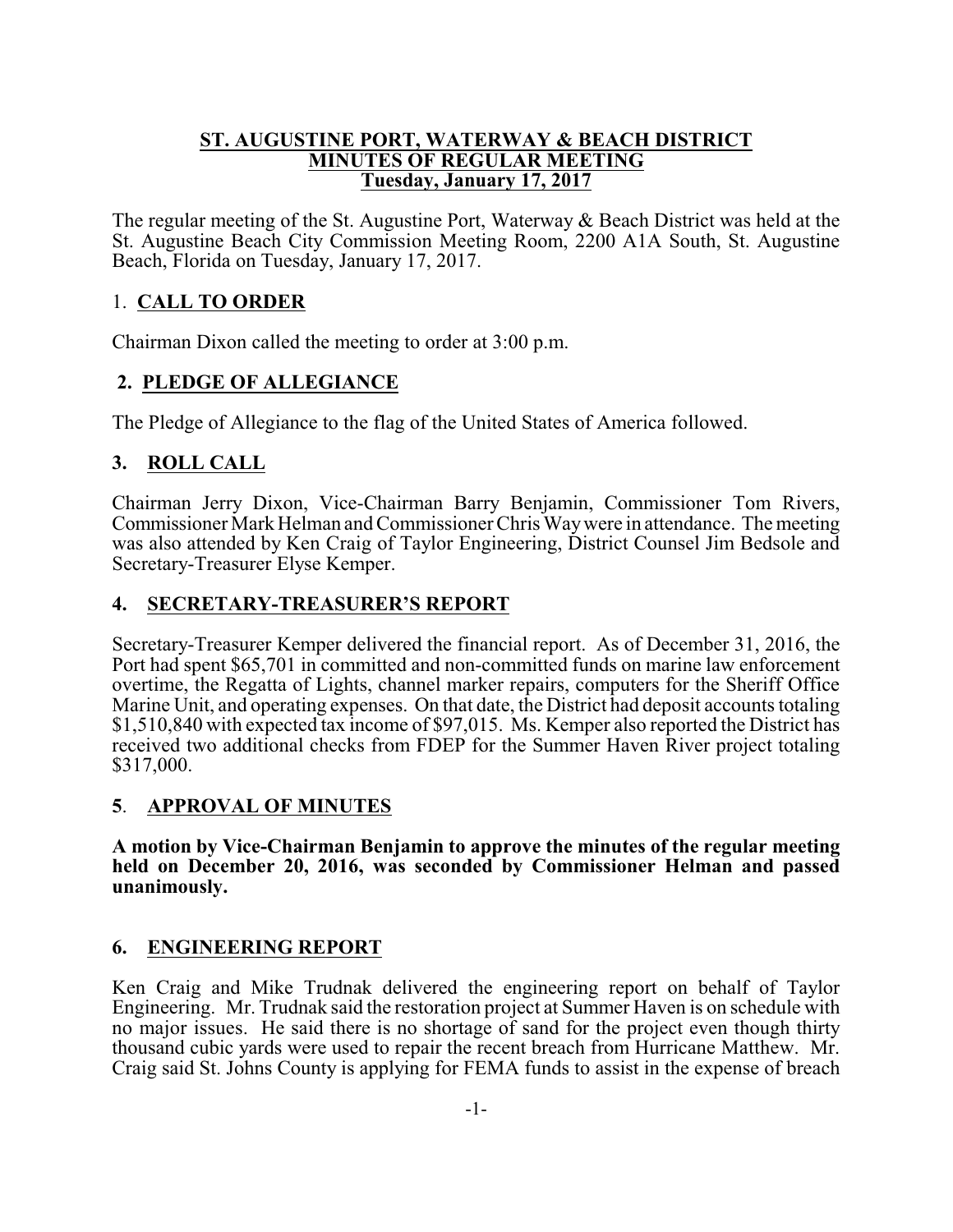repairs. He said the county has agreed to assume sponsorship of the South Ponte Vedra-Vilano Beach restoration permit application and that the permit application will be withdrawn and resubmitted by the county in order to extend the application period. Also, several marine science students from the U.S. Naval Academy will be here next week obtaining some field experience time with Taylor Engineering.

In response to a question by Commissioner Helman, Mr. Trudnak said the county is making a comprehensive application to FEMA for hurricane relief funds and that the cost of the breach repair will be added to it.

Chairman Dixon said he met with countyrepresentatives last month about the amount ofsand used to close the breach. He said about thirty thousand cubic yards were used out of the District's sand budget and that the District needs to be compensated. Mr. Trudnak said there is more than enough sand remaining to complete the restoration project and reach the amount permitted for the restoration design.

In response to questions byChairman Dixon, Mr. Trudnak said the countywill withdraw and re-submit the restoration permit for the north beaches. He said the temporary permit to allow sand from the current FIND project in Intracoastal Waterway to be pumped north of the inlet is a separate permit and is still in force.

7. **OLD BUSINESS : NONE**

### **8. NEW BUSINESS:**

### **A. SAFD Fire Boat Financial Assistance - Jim Piggott**

Jim Piggott, City of St. Augustine Director of General Services, said the city's fireboat was destroyed in Hurricane Matthew and will cost \$175,000 to replace. He said the city is requesting assistance from the District in the amount of \$60,000 to purchase a replacement fireboat. He said the original plan had been to apply for a FIND grant for the new boat but that option would take too long to fulfill this critical public safety need.

In response to a question by Vice-Chairman Benjamin, city officials said the old fireboat was 30 years old and was totally destroyed by having been sunk during the hurricane. Repairing it was determined to be a waste of public funds. He said the fireboat recovered 120 people in the last 8 years and that its response time is only minutes, adding an important safety resource to local waters. The new boat is a 27 foot fiberglass Boston Whaler which will furnish a much more stable platform for operations such as working accidents in the St. Augustine Inlet where conditions are often very rough and made even more difficult in a smaller boat. A consensus of commissioners agreed the expense of the fireboat would be worthwhile for the District.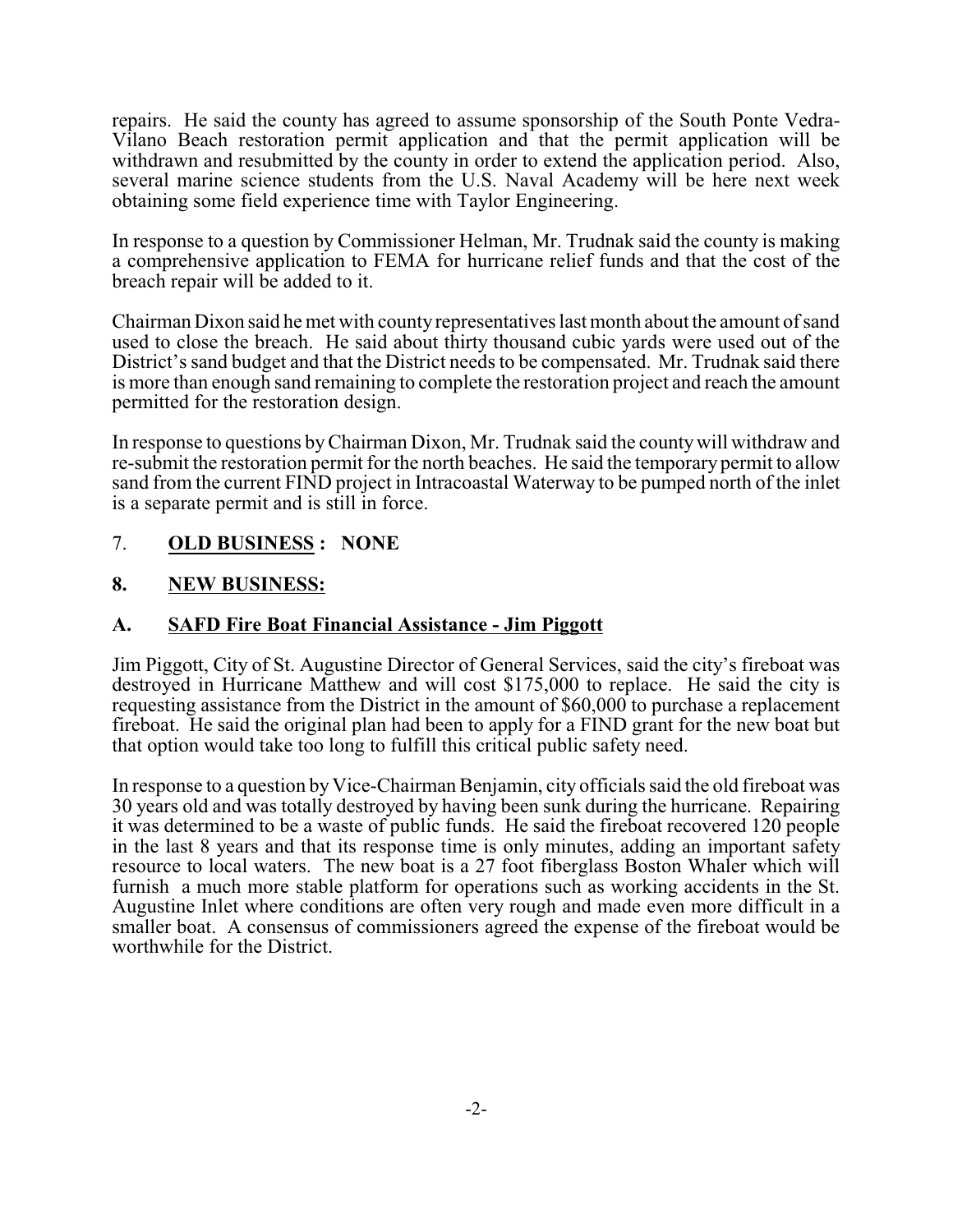### **B. FIND Grant Application Request - Jim Piggott**

Mr. Piggott then presented a request by the City of St. Augustine for a commitment to provide local matching funds for grant requests to the Florida Inland Navigation District. Requests this year include \$50,000 for Salt Run dredging, \$60,000 for a new police boat, and \$90,000 for a city Kayak launch.

Mr. Piggott said the amount requested for dredging Salt Run is the same as for the last two years and that, in addition to \$50,000 from the District, FIND will fund \$150,000. Chairman Dixon noted that the District's budget already contains \$150,000 in funds committed for dredging . Local matching funds represent 25% of the total.

The second request was for \$60,000 for one-half the cost of a police boat for the city and the third request was \$90,000 for the kayak launch on Riberia Street. Mr. Piggott said the last two requests are for 50% matching funds. The total requested under all three grants is \$200,000 from the District and \$300,000 from FIND.

Chairman Dixon said the District has fewer resources than any agency in the county yet all the other agencies seem to request help from the District. Additionally, there are damages all over the county from Hurricane Matthew and the District will probably be asked for even more funding assistance this year. Commissioner Rivers said he understood the need for all the requests except the kayak launch. Commissioner Helman said the requests here are in addition to other funds already committed by the District and that he believed the only project urgently needed was the new fireboat.

#### **A motion by Commissioner Helman to fund \$60,000 for the new City of St. Augustine fireboat was seconded by Commissioner Rivers and passed unanimously.**

City of St. Augustine Commissioner Leanna Freeman appeared and thanked the board for its contribution to the fireboat. She explained the kayak launch has been planned for a long time to assist visitors and locals in accessing local waters via kayak, canoe and other unpowered craft. She said the city is building the access road with its own funds. She said the entire area is a public park and would be a benefit to public access by the millions of visitors coming to St. Augustine each year.

#### **A motion by Commissioner Helman to approve three interlocal agreements with the City of St. Augustine for matching funds for a police boat for \$60,000, the dredging of Salt Run for \$50,000, and a kayak launch for \$90,000, was seconded by Commissioner Rivers and passed unanimously.**

Mr. Piggott then explained to the board that as a result of its years-long pilot program, the Florida Fish and Wildlife Conservation Commission is recommending that only counties be empowered to implement local rules for waterways. Mr. Piggott said the city's position is that it should be able to formulate its own rules for waters within its jurisdiction. He said the city may in the future request support for this position from the board.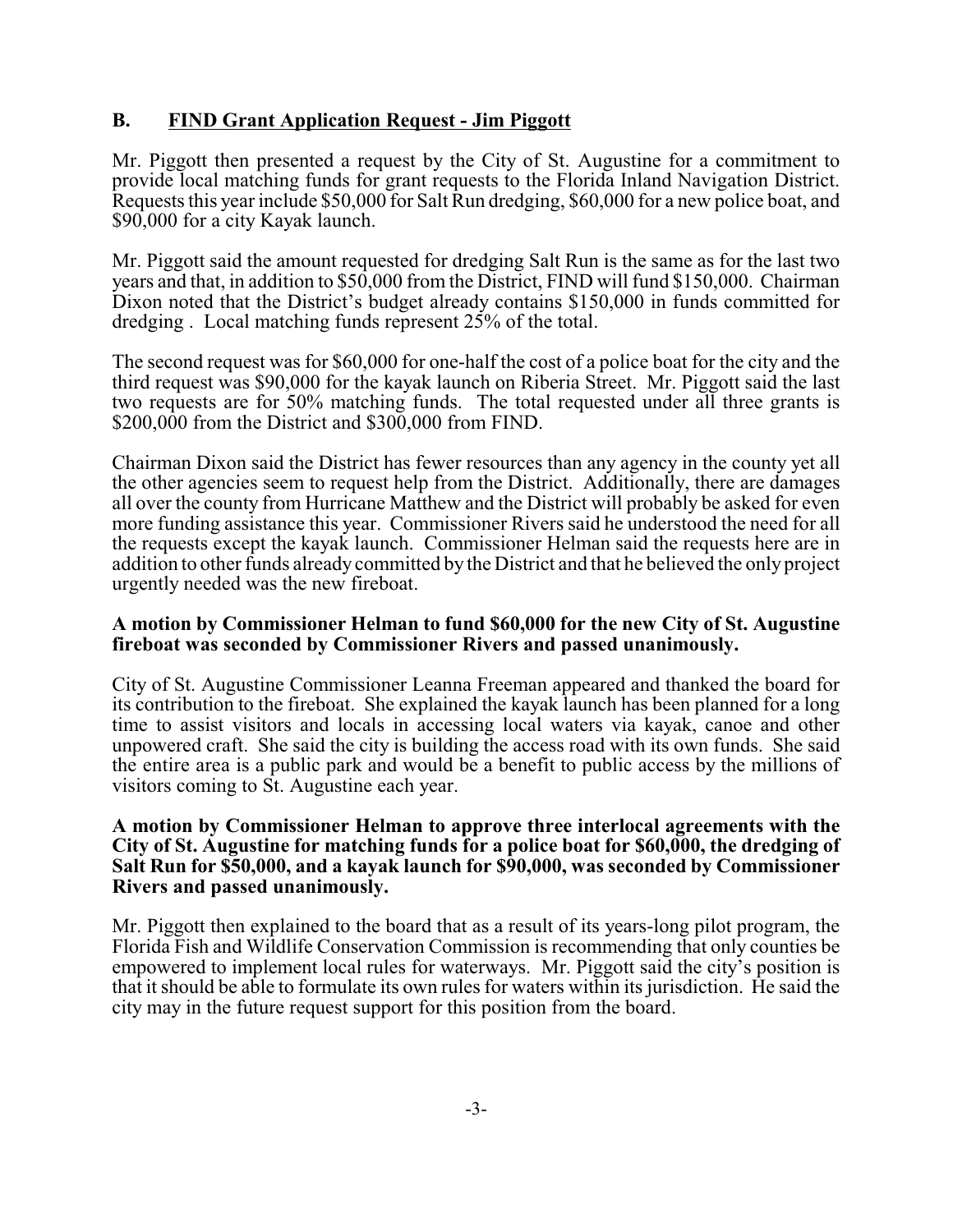## **9. GOVERNMENT REPRESENTATIVE COMMENTS:**

St. Johns County FIND Commissioner Carl Blow presented the board with a written report from USACE on the status of joint FIND/USACE Intracoastal Waterway projects at Matanzas Inlet and St. Augustine Inlet. Periodic maintenance dredging is scheduled to begin but has been slowed by damage from Hurricane Matthew. Applications to modify the permits for these projects to allow changes in dredge material placement areas have been filed with appropriate agencies and the projects are expected to begin in February, 2017. USACE has stated the agency is willing to modify the placement areas of these projects if other agencies pay for the increase in cost which will result from the necessary change orders.

In response to questions by Mr. Blow and Chairman Dixon, Ken Craig said it is not clear whether sand from FIND's SJ-1 site will be needed, but that the option to use it should be preserved. Mr. Blow said FEMA is reimbursing governments in southern Florida at the rate of 75% for hurricane damages.

Sgt. Keith Oakes and Cpl. Josh Underwood, St. Johns County Sheriff's Office Marine Unit, reported their office now has a full-time marine unit for all waters, beaches and shores with a focus on public safety. They thanked the board for its historic support of their organization and promised to report regularly on future developments.

Lt. Steve Zukowski, FWC, offered his personal opinion that the 27-foot Boston Whaler is a very good boat which should be serviceable for many years. He introduced Officer Megan Aswall, a new fisheries officer transferred from Martin County. He said the Blessing of the Fleet this year will occur April 9. All derelict vessels beached along the Shore Drive are scheduled to be removed.

He reported the boat lift project at the Vilano Boat Ramp has been delayed by the discovery of unfavorable bottom conditions which have drastically increased construction costs.

# **10. PUBLIC COMMENT: NONE**

# **11. COMMENTS BY COMMISSIONERS:**

Commissioner Rivers said St. Johns County's legislative delegation will be meeting this week. He reminded commissioners that the board gave him authority to promote the expansion of the District county-wide and that he intends to pursue this with the legislative delegation.